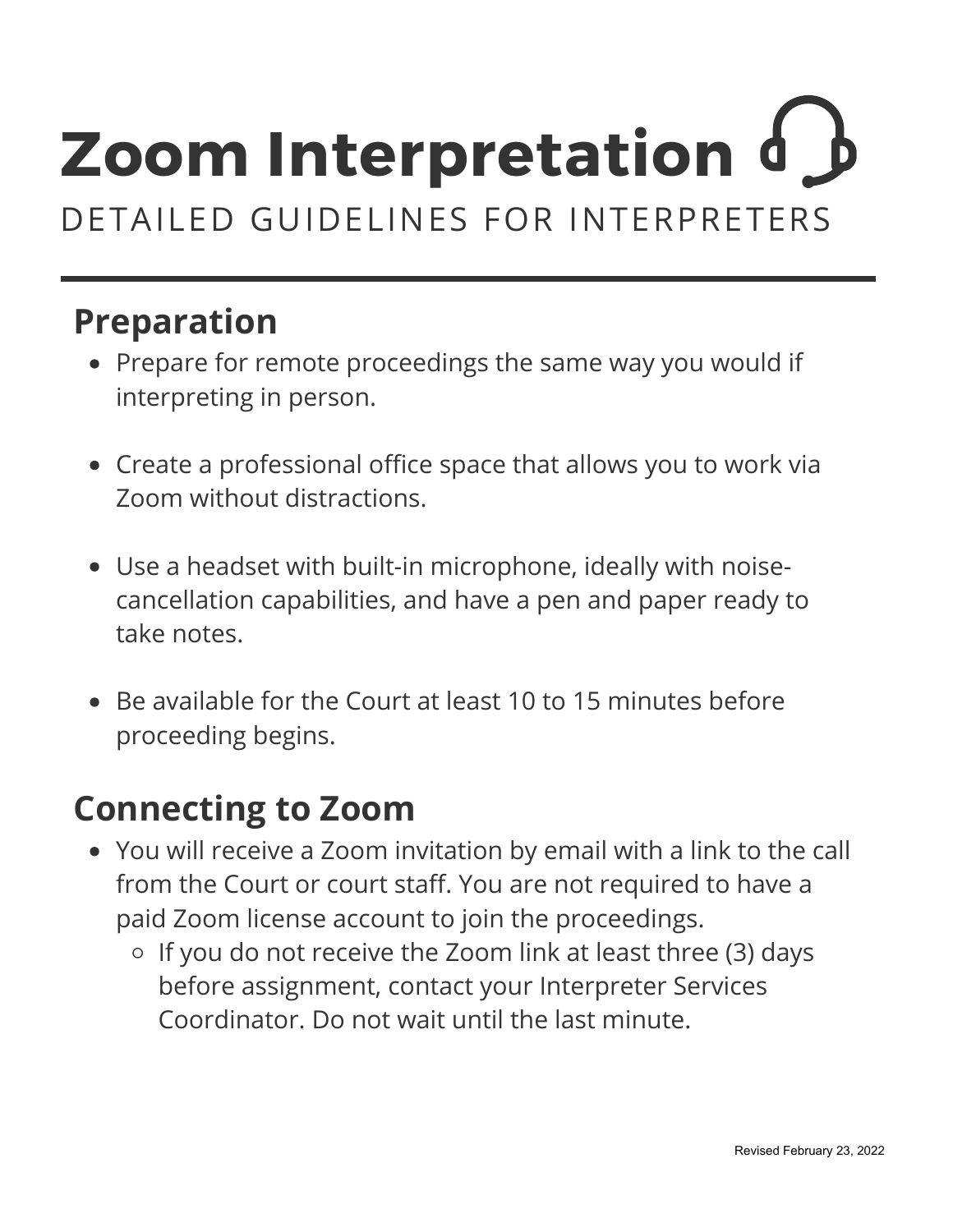- You may have to wait in a virtual waiting room before being allowed into the room.
- If the Court enables the Zoom interpretation feature (ZIF), you will see the following message: "Welcome. You have been assigned as an interpreter."
	- o Click "OK" to accept.
- Please enter your title as follows: language, interpreter, and first name.
	- Example: Spanish Inter. [Name]
- If the proceeding requires simultaneous interpretation, ask the Court to activate the ZIF at the beginning of the hearing. Before that happens, however, Court staff should instruct the Limited English Proficiency (LEP) participant to select the English language channel immediately once the ZIF is activated. The interpreter will interpret these instructions.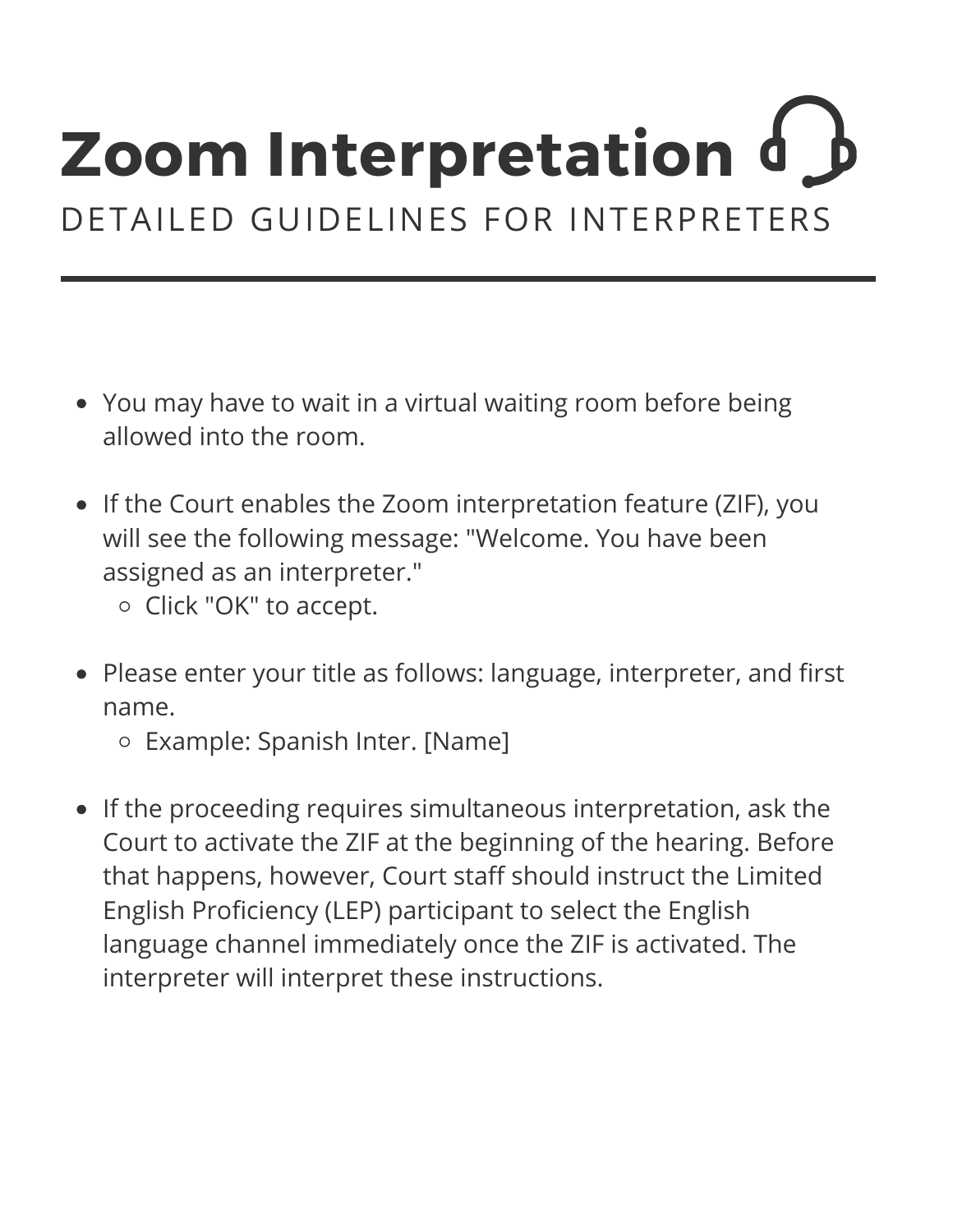## **Zoom Interpretation**

DETAILED GUIDELINES FOR INTERPRETERS

### **Communicating with the Court/Host**

- You and the LEP should remain on the English language channel at the beginning of the hearing so you can interpret consecutively.
- When asked by the Court, state your name, language, and certification status.
- The Court will explain the ZIF to the LEP and verify that the LEP understands the ZIF and how to use the language channels. Inform the Court when you and the LEP are ready to proceed.
	- o Note: This conversation can happen sometime before the hearing as well. The interpreter can interpret the communication between Court staff and LEP.
- Depending on the nature of the proceeding, you can recommend simultaneous interpretation. This requires that you and the LEP switch to the foreign language channel.
	- If you decide to use the ZIF and interpret simultaneously and you need to address the Court, do not forget to switch to the English channel. Switch back to the foreign language channel to continue interpretation.
- Keep the court updated on any issues you and/or the LEP encounter during the hearing and do not leave the hearing until the Court dismisses you.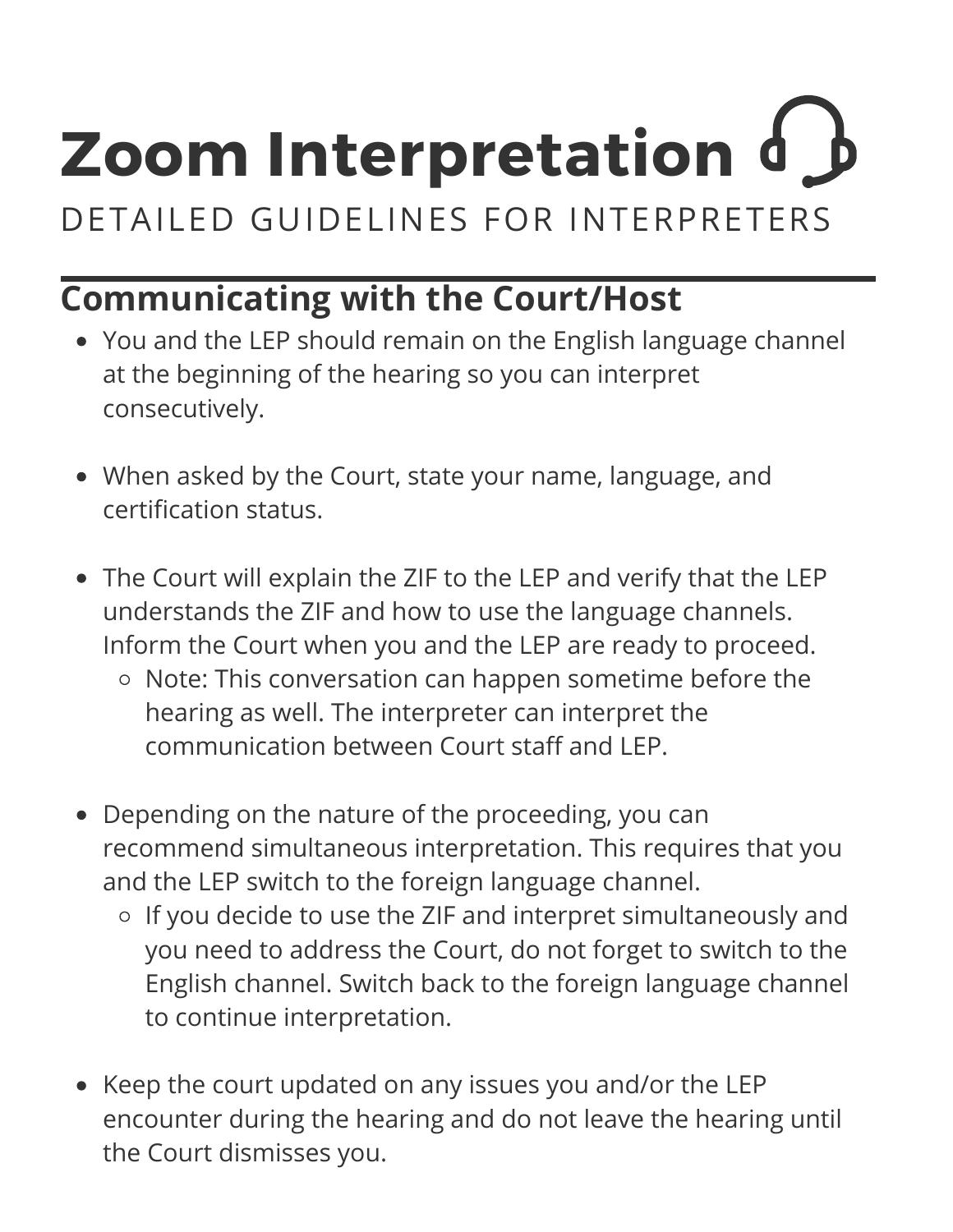### **Ethics**

- Your ethical duties remain the same when you interpret remotely. You must provide accurate interpretation, be impartial, avoid conflicts of interest, preserve confidentiality, understand the limits of your practice, and observe professional demeanor.
- The Court will administer the Oath for Interpreters pursuant to 204 Pa. § Code 106. See *Sample Colloquy.*
	- o Once the Oath is administered, you will be an officer of the court for the duration of the proceedings.

### **Team Interpretation**

- For proceedings that require team interpretation, you will receive your assignment, which will include your teammate's name and contact information.
	- $\circ$  If you do not receive this information at least three (3) days before the hearing begins, Elizabeth McCarrick (215) 683 - 8000.
- Contact your teammate as soon as possible to establish a protocol for how you will switch on and off on the Zoom platform.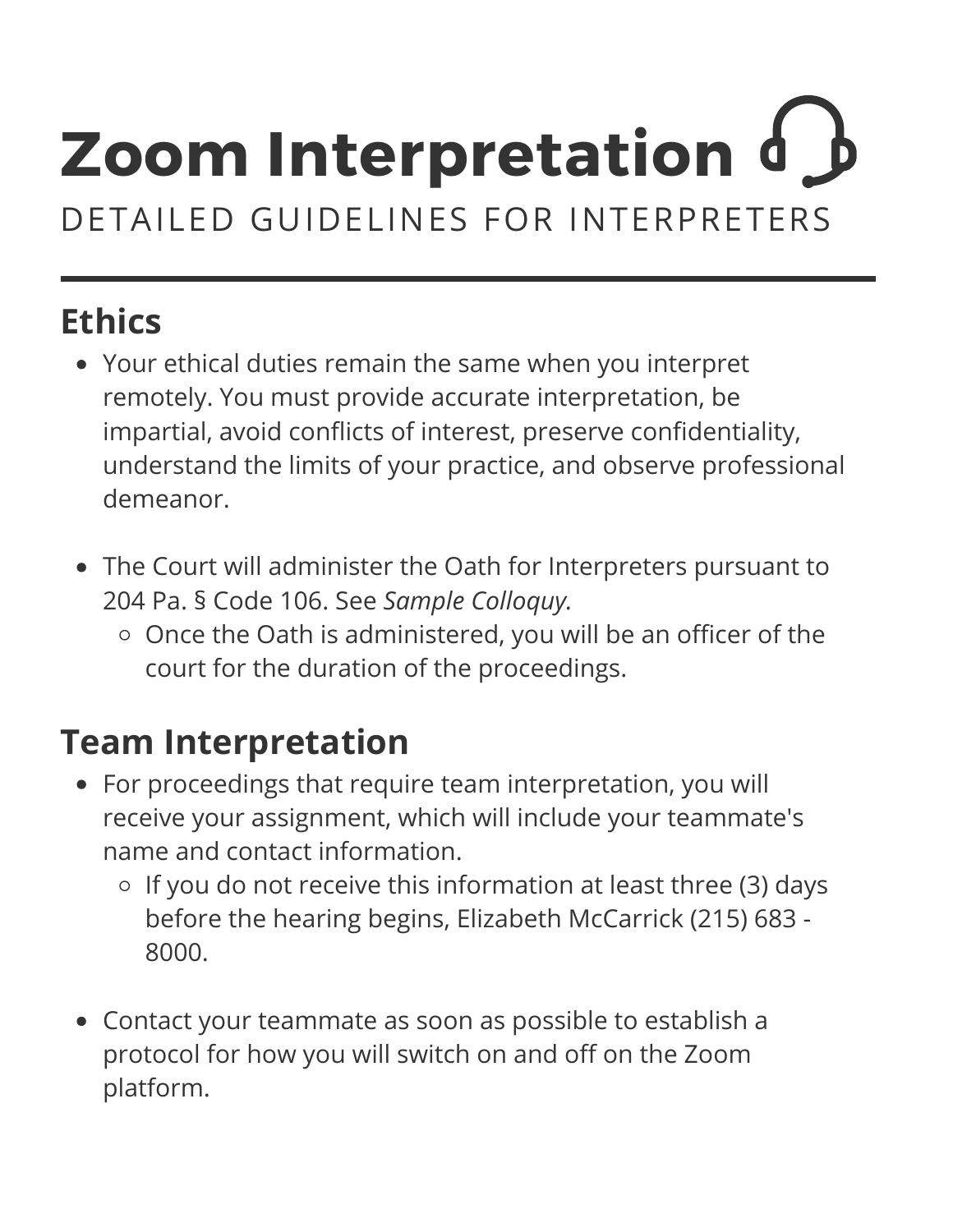# **Zoom Interpretation**

DETAILED GUIDELINES FOR INTERPRETERS

### **Team Interpretation Protocol Suggestions**

- Once language channels are activated, interpreters will not be able to hear each other on Zoom. Team interpreters will also not have a separate communication channel on Zoom to speak privately.
	- You will need to establish a separate mode of contact outside of Zoom.
		- Option 1: Indicate switch-off times via text message. Other messaging apps, like Discord and Whatsapp, also work.
		- **Department 2: Place earbuds under your headset to allow you** to hear your teammate interpret and indicate when it is time to switch off.
		- **Option 3: Send audio messages via SMS to your** teammate and listen to them through the earbuds under your headset.
- Establish a rotation schedule sometime before the proceedings. It is recommended that teammates switch and interpret in 30- 45 minute intervals.
	- $\circ$  The passive interpreter can also provide support to the active interpreter while proceedings are in progress (e.g., intervening if the active interpreter experiences technical issues).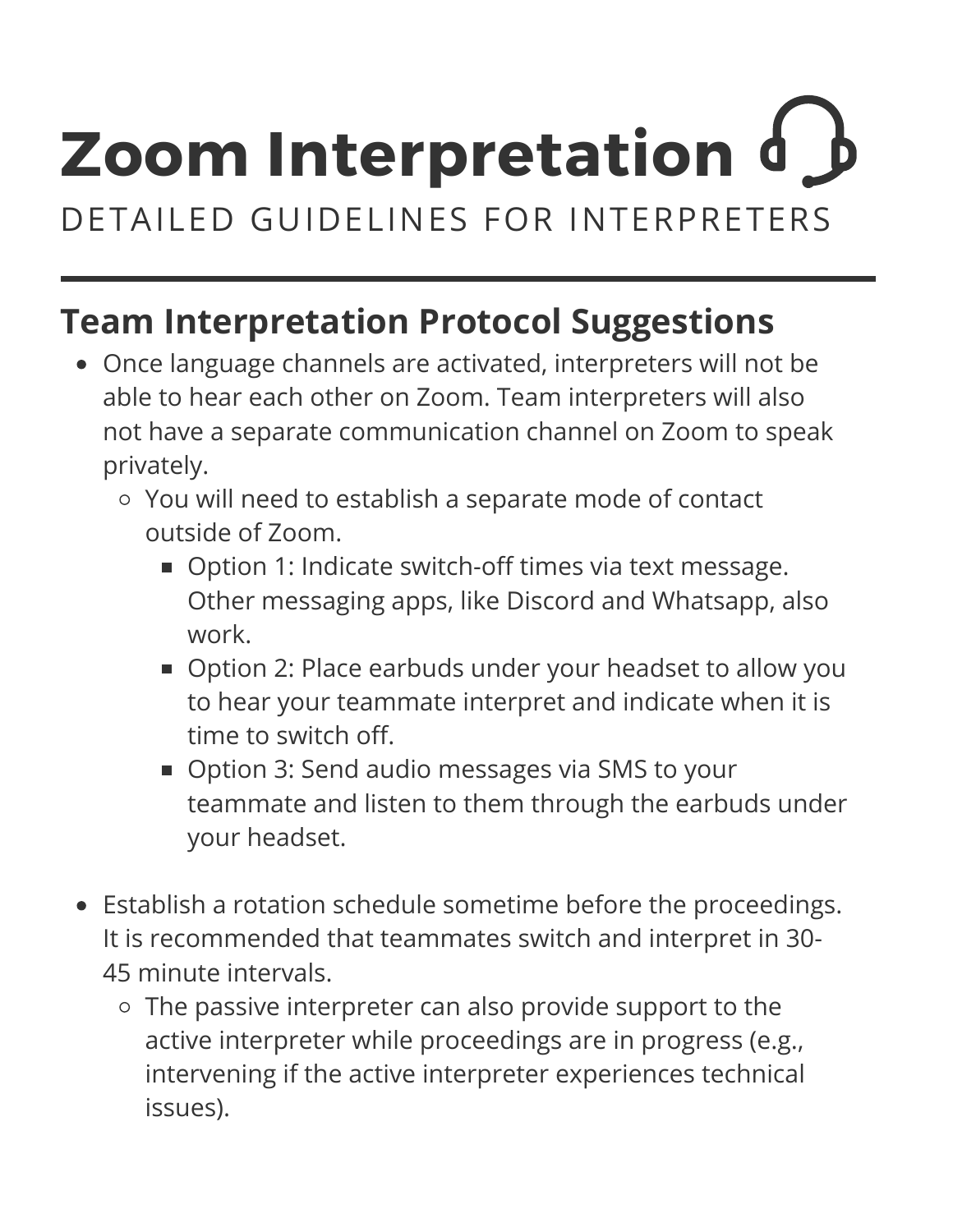- During a recess, both interpreters should maintain constant audio contact with the Zoom meeting.
- When the active interpreter is interpreting, the passive interpreter will have their microphone and video camera off. When it is time to switch, the passive interpreter will turn on their microphone and video to indicate that they are prepared to switch.

### **Interpreting Multiple Languages**

- You may be assigned to a hearing where interpreters of two or more languages are needed.
- When an LEP who requires Language A is called to testify, the Court will disable the Language A channel by un-assigning interpreters of Language A, and the LEP will testify in the English language channel. The interpreter(s) of Language A will interpret in consecutive mode in the English language channel.
	- This will allow interpreter(s) of Language B to hear interpretations of Language A.
- After testimony concludes, the Court will activate Language A channel again. The LEP of Language A and their interpreter(s) will go back to the Language A channel for simultaneous interpretation.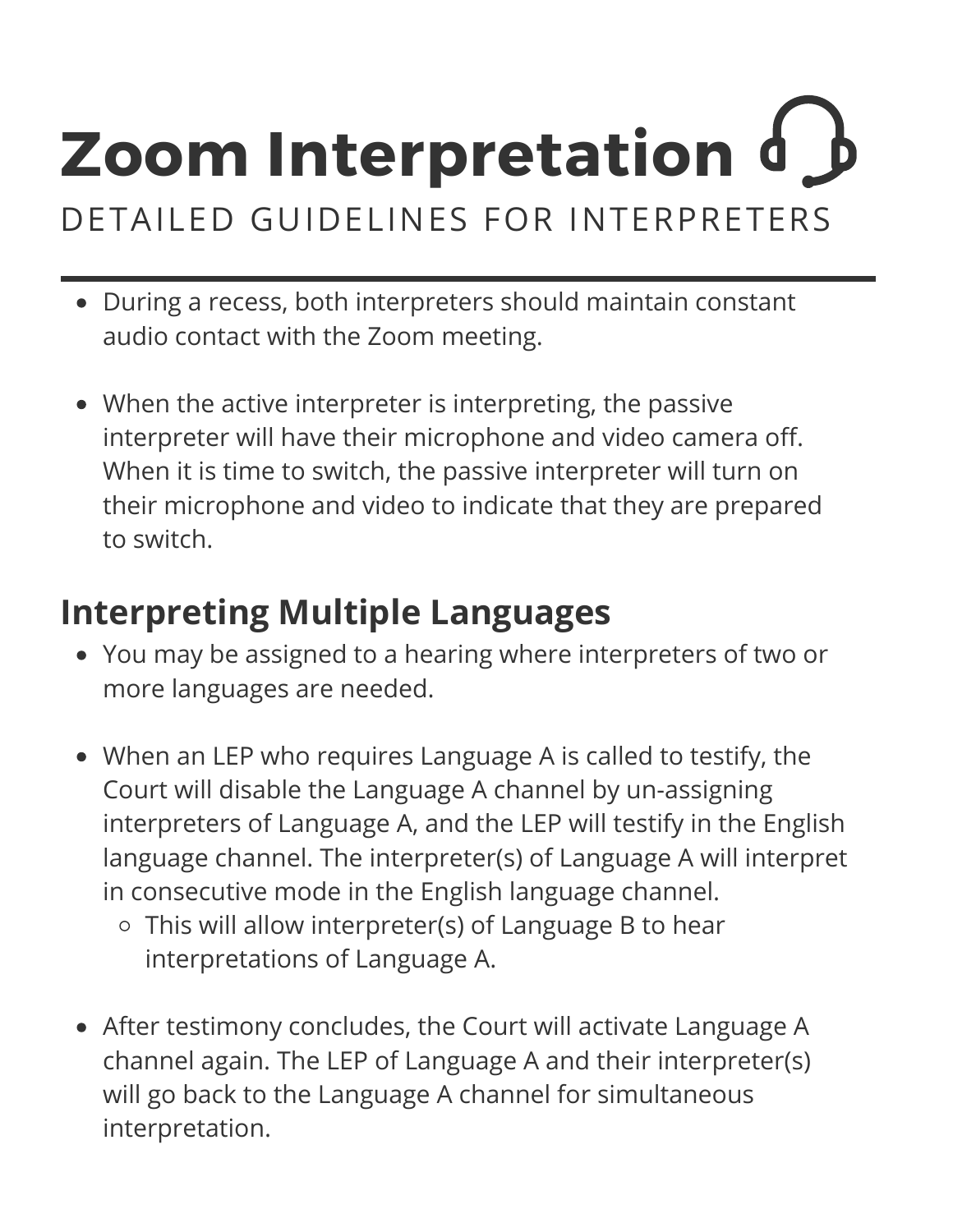### **Troubleshooting**

- If you lose internet connection:
	- o Try to reconnect for 2 minutes.
	- Always have a phone with the Zoom app installed nearby. Try to connect to proceedings from that app. Copy and paste the meeting link into the alternate device before proceedings begin.
- If all else fails, dial in via telephone using the phone number provided in your invitation email.
	- **Note** that the ZIF is not available when either or both the LEP and/or the interpreter dials in by telephone. They will have to proceed with consecutive interpretation.
- If the LEP cannot connect to their foreign language channel:
	- o Ask the LEP to switch back to the English channel. Interpret consecutively from there.
	- $\circ$  If the LEP still cannot connect, even via the English language channel, ask the Court to disable the language channels completely and interpret consecutively.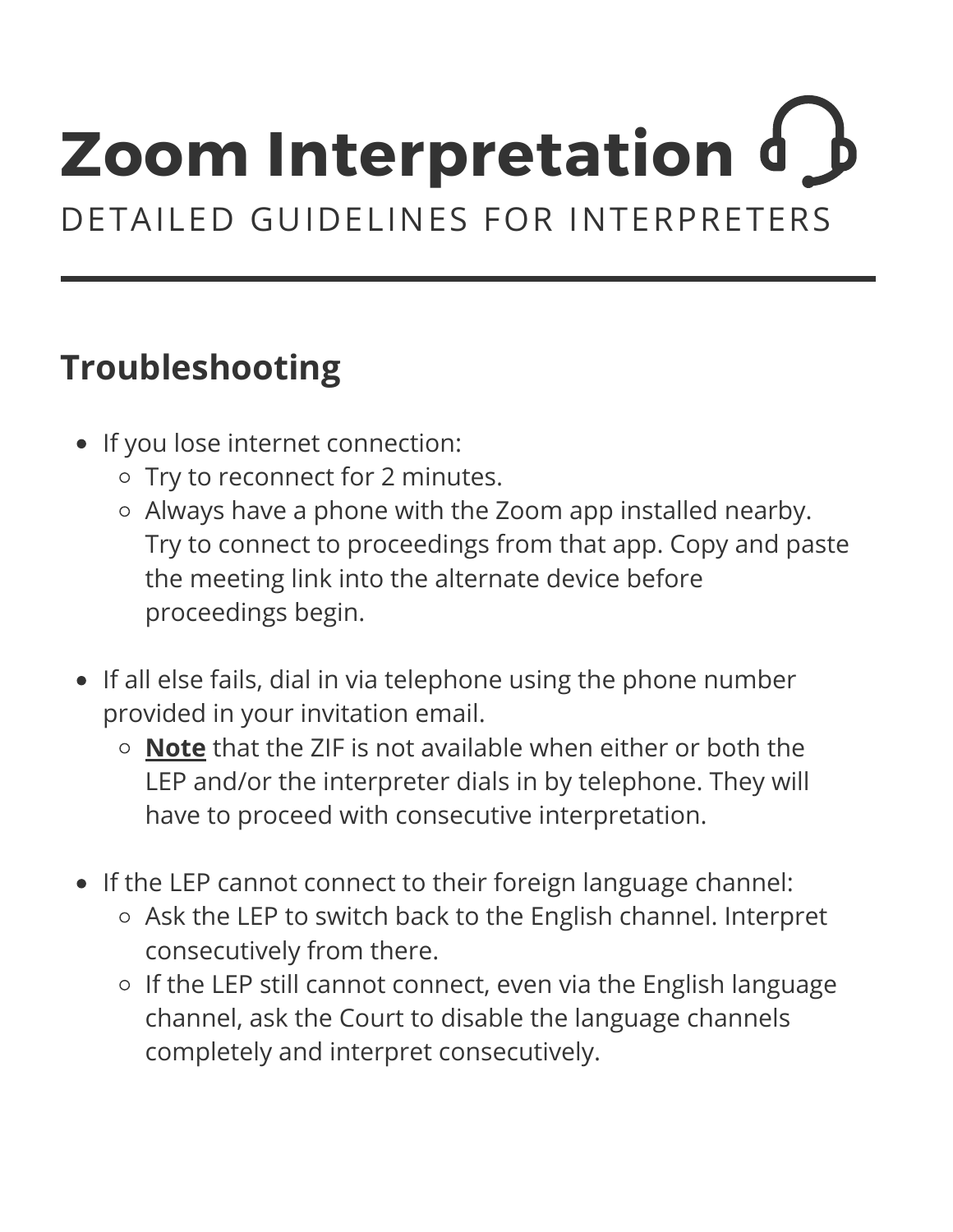• In the event that ZIF becomes unusable, the LEP will call into the Zoom meeting via the telephone number provided in their invitation email. The interpreter will interpret consecutively.

**For further assistance, please contact Elizabeth McCarrick (215) 683 - 8000.**